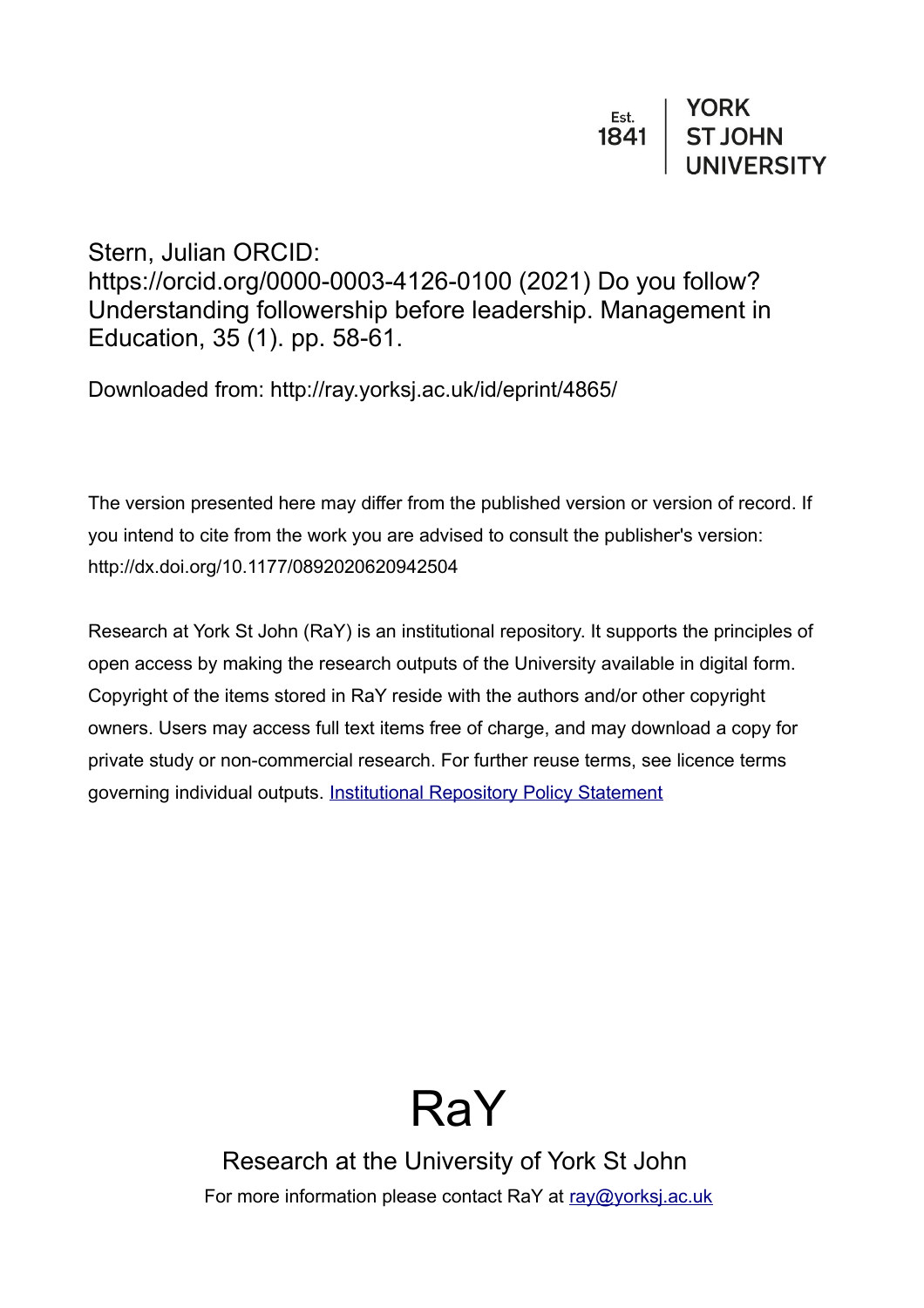# **Do you follow? Understanding followership before leadership**

**Julian Stern** *York St John University, York, UK*

## **Introduction**

I've spent most of my life in education, as a pupil, student, teacher, lecturer and manager. At every moment, I have had a sense of being a bit of a leader: for example, I led an investigation into the Incas while in primary school, later, I led half a university. At the same time, I had a sense I was a follower. Yes, I admit it: I was a follower. There were teachers, head teacher, tutors, supervisors, heads of department and vice chancellors, all, at various times, in leadership positions over me. Why is that so hard to admit? Leadership is much talked about, written about, researched and celebrated. But followership seems to me to be leadership's forgotten companion, ignored, an embarrassment. Followership is the f-word that we hate to use. Chaleff, one of the few enthusiastic writers on followership, nevertheless writes of the 'deepest discomfort with the term *follower'*, as '[i]t conjures up images of docility, conformity, weakness, and failure to excel' (Chaleff, 2009: 3).

I want to explore the ethics and the politics of followership because, without it, leadership cannot be justified.

## **Leadership illusions and followership models**

There is a natural tension in debates on leadership when people consider democracy. If a leader has more power than others, this undermines a sense of an equal distribution of power – the core meaning of democracy. Many writers have attempted to resolve that tension, for example, by describing distributed leadership or servant leadership, or by tweaking the meaning of democracy to allow for systematic power inequalities. These approaches generate many valuable insights; they also (unintentionally) generate some misleading ideas about leadership that confuse leaders and non-leaders alike and may prevent the development of a robust ethical model of followership. Here are five of the problematic ideas. Most are very familiar to school leaders. It is important to repeat: they all generate valuable insights, that is, they are all true in some senses. $<sup>1</sup>$ </sup>

#### *We are all leaders*

Yes, but if we are all leaders, a teacher might say, how come the head teacher get paid so much more than me? Management in Education 2021, Vol. 35(1) 58–61  $@$  2020 British Educational Leadership, Management & Administration Society  $(BELMAS)$ <br> $\overline{(\mathcal{C}) \ \mathcal{D} \ \mathcal{S}}$ Article reuse guidelines: [sagepub.com/journals-permissions](https://sagepub.com/journals-permissions) [DOI: 10.1177/0892020620942504](https://doi.org/10.1177/0892020620942504) [journals.sagepub.com/home/mie](http://journals.sagepub.com/home/mie) **SAGE** 

Why can head teachers (or CEOs or other leaders) make budget decisions, and HR decisions, but I can't? The principles of distributed leadership are excellent in describing how there are many people doing responsible work in a school, and there is not simply one leader controlling a bunch of irresponsible drudges. It is important to remember that, and distributed leadership literature dominated educational leadership research in the early part of this century (Diamond and Spillane, 2016). However, it does little to explain how leadership is distributed differently in different schools and simply points us to the idea that many people have responsibilities. Calling everyone a leader does nothing to describe or justify the degree of inequality in the distribution of power (Gronn, 2016). 'We are all leaders' is no more helpful than 'all children can learn' or 'every child matters': even though they are true, they do not explain inequalities in power, learning or mattering. They 'all suggest rather a level playing field, which by and large is false' (Kellerman, 2008: 6). It implies a 'homeopathic' followership model, in which followership is diluted to a point at which it is invisible.

#### *We are all working to the same end*

Yes, that can happen, but it is far from universally true. 'We are all working to the same end' is – understandably – a popular saying of leaders, but it is also built into many definitions of leadership. Northouse, in an excellent textbook of leadership, defines leadership as 'a process whereby an individual influences a group of individuals to achieve a common goal' (Northouse, 2019: 6). This, he contrasts with 'coercion', which 'involves the use of threats and punishment to induce change in followers for the sake of the leaders' (Northouse, 2019: 15). Rather than coercion being one of the ways in which leaders lead, it is excluded from being leadership at all: it 'runs counter to leadership because it does not treat leadership as a process that emphasizes working with followers to achieve shared objectives' (Northouse, 2019: 15–16). A major leadership textbook that defines leadership as working to achieve a common goal: this is at least explicit and honest about what

**Corresponding author:** Julian Stern, York St John University, Lord Mayor's Walk, York YO31 7EX, UK. E-mail: [j.stern@yorksj.ac.uk](mailto:j.stern@yorksj.ac.uk)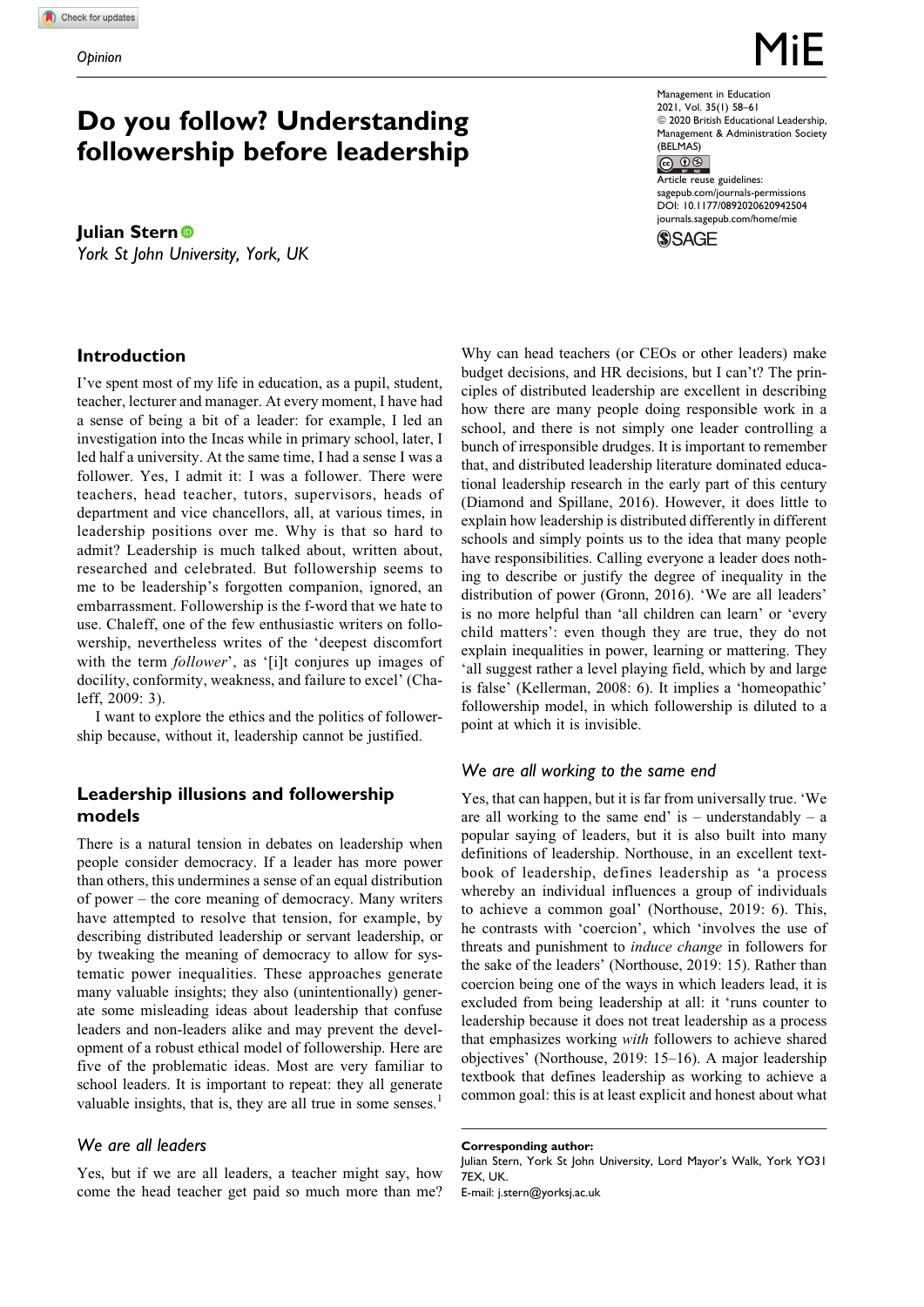it does. Most leadership literature hides that assumption. As a consequence, leaders are convinced by their own textbooks that they are working to a shared goal, and non-leaders who question the leaders are all-too-often marginalised by being told they are questioning the shared goals. The implied followership model is one of obedience, as followers are not obeying leaders so much as they are supporting the needs of the organisation. Or, rather, they are obeying leaders because they and the leaders are together supporting the needs of the organisation.

Northouse does, to his considerable credit, give examples throughout the book of 'the dark side' of leadership and, contrary to his own definitions, accepts that some 'leaders use their leadership to achieve their own personal ends and lead in toxic and destructive ways' (Northouse, 2019: 9). Yet his examples – Hitler, Alexander the Great, and, later in the book, the Penn State sexual abuse scandal – are not examples of everyday distinctions between the goals of leaders and of non-leaders. Everyday schools are not as 'same end'ish, any more than everyday people look like the pictures in their social media posts. As Tourish says, leaders should avoid 'pursu[ing] the illusory goal of a unified corporate culture, invariably characterised by excessive degrees of conformity around leader decreed values and norms' (Tourish, 2013: 214), and followers should not expect to conform either. Closely related to this is the following idea.

#### *We are all in this together*

Yes, it is true that we are all in this together, whether the 'this' is a school, a profession, a country or the world. The statement is one of solidarity. What is confusing is that asking for increased solidarity within a system that is unfair can be a way of reinforcing injustice, or it can be a call for rebellion against the injustice; asking for increased solidarity within a system that is fair can be a way of reinforcing justice, or can be a call for a populist takeover of the system. So the meaning of 'we are all in this together' is wholly dependent on what the 'this' is like and what the intentions are of the person saying the statement. The statement *on its own* has almost no significance and fails to imply either a leadership model or a followership model. Its only use is as an intensifier of other ideas on leadership and followership.

#### *We are working for the leader*

There is an innocuous sense in which people work for their leaders: leaders can generally expect followers to do what the leaders ask. Leaders may also act as employers: strategic leaders in organisations are often legally regarded as employers, and what they say can be attributed to the employer. Yet 'who is working for whom?' has been at the centre of debates on the ethics of leadership for millennia. Aristotle was relatively neutral on political structures – whether there should be one ruler, a few rulers or rule by all people (by which he meant all citizens, adult free men). His ethical judgement of leadership was whether the leader works for the led, or the led work for the leader. The distinction between good and bad forms of rule-by-one is that a monarch 'is concerned for the welfare' of the people ruled (Aristotle, 1976: 276), whereas a tyrant expects the people to work for him, as slaves work for a master (Aristotle, 1976: 278). He makes the same distinction between aristocracy and oligarchy, and between polity (what we might today call democracy) and democracy (what we might today call mob rule) (Aristotle, 1962: 116). Incidentally, Aristotle also uses the 'we are all working to the same end' argument, for good leaders, which I find less convincing. But Aristotle always makes it clear that what makes leadership better is working for the led and not the other way around. It was put with great simplicity in a cartoon in the 1990s, where the teacher 'Miss Givings' asks the head teacher: 'do you work for or with teachers as colleagues, or do you assume they work for you?' (Long, 1997). So 'we all work for the leader' is, at a deep level, an admission of unethical leadership (according to Aristotle): ethical leadership involves *working for the led*. In more recent times, the inversion implied by this ethical approach (i.e. of leaders working for the led) has been embedded in a leadership theory that Aristotle would be unlikely to recognise: servant leadership.

#### *Servant leadership and servant followership*

Servant leadership (Greenleaf, 1977) is a leadership theory in part inspired by the biblical account of Jesus washing the feet of his disciples, an act of humility that would normally be carried out by a servant. It is self-consciously paradoxical, in saying the leaders should act like the servants of the led. In the days of corporal punishment in schools, it was a cliché for a teacher about to beat a child to say 'this is going to hurt me more than it is going to hurt you'. If it were meant sincerely, then the child could reasonably say 'it would be better, in that case, if I beat you, wouldn't it?'<sup>2</sup> The same might be said of servant leadership. If leaders are really servants of the led, then why not pay them less than the led, and give them the low status of servants? And yet (servant) leaders continue with high status and high salaries. Rather than suggesting an inversion (in terms of status and salary), we might instead say that servant leadership promotes servant followership. This is the recommendation of Northouse, who says servant leadership 'puts the leader in the role of servant, who utilizes "caring principles" to focus on followers' needs to help these followers become more autonomous, knowledgeable, and like servants themselves' (Northouse, 2019: 4). In that case, 'we are all servants'. There is a danger that such a theory would suffer from the same problem as the 'we are all leaders' theories: it would fail to describe the articulation of power relations, while disguising any distinctions between roles. For Aristotle – who, like Greenleaf, was committed to leaders caring for the led – referring to this as being a 'servant' would be evidence of false modesty or 'pusillanimity' (Aristotle, 1976: 105).

Can followership escape from all these dilemmas and illusions?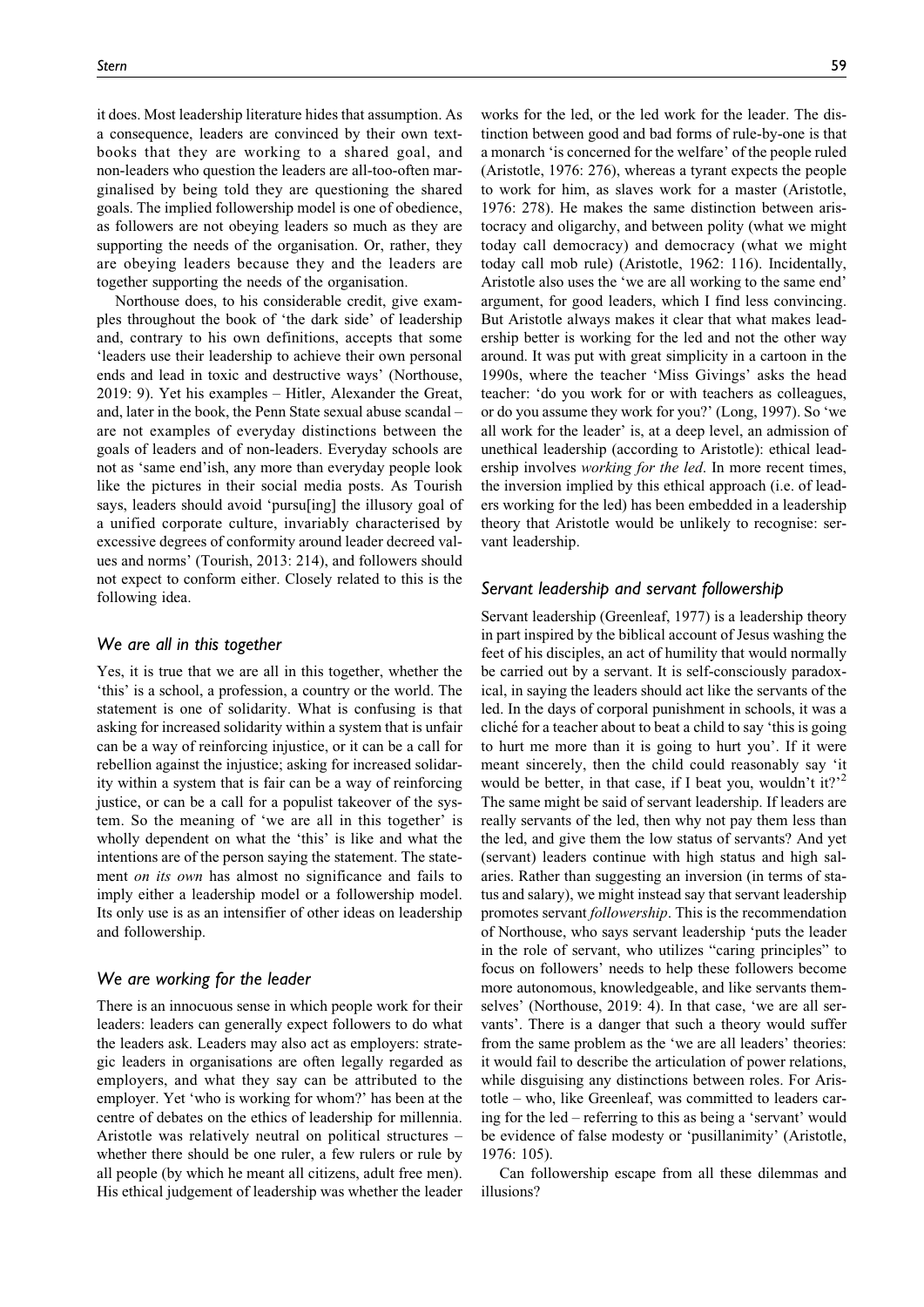#### **Ethical followership**

Tourish uses followership – as  $I$  do – to critique theories of leadership and to understand the ethics of both leadership and followership. For him, we need a 'different view of agency' in any account of followership and in any 'reimagining of leadership' (Tourish, 2013: 215). If the prime virtue of followership is obedience, then agency is limited, and we will not even pass the Nuremburg test – that is, the principle established in international law such that 'I was only obeying orders' would not in itself justify illegal– unethical conduct, even for those in the military (Mitscherlich and Mielke, 1949; Tourish, 2013: 202). Tourish sees 'leadership and followership as co-constructed phenomena embedded in fluid social structures that we have barely begun to understand' (Tourish, 2013: 215), which is a good start (if not conclusion) of an argument. The distinctive feature of followership, for him, is dissent. An appropriate model of followership would be one that 'acknowledges the productive potential of dissent' (Tourish, 2013: 215) rather than being expected to be part of the 'illusory ... unified corporate culture' (Tourish, 2013: 214). 'This', he concludes, 'means accepting that ambiguity and conflict are enduring traits of all organizational life, including interaction between leaders and ... followers' (Tourish, 2013: 214).

I think this a valuable starting point for a theory of followership, in stressing agency and avoiding the various pitfalls of 'we are all leaders', 'we are all working to the same end', 'we are all in this together', 'we are working for the leader' and servant leadership/followership. It is also helpful in understanding the value of dissent. I agree that a symptom of an organisation with good leadership and followership may be the presence of (respected) dissent. Machiavelli valued dissent. He devotes a whole chapter of The Prince to 'how flatterers must be shunned' and recommends that the Prince's 'attitude towards his councils and towards each one of his advisers should be such that they will recognize that the more freely they speak out the more acceptable they will be' (Machiavelli, 1975: 126).<sup>3</sup> However, I am not so sure that individual followers should think of dissent as a necessary followership virtue. This is my three-point model of followership ethics, a model that responds to all that has been said above.

#### *Each role combines leadership and followership*

In every professional or political role in life (other than 'world king', perhaps), there is a mixture of leadership and followership, and I'm at a loss as to why this is so rarely recognised, in all the literature that separates out leaders and followers, or leadership and followership. As children, we might lead a project on the Incas (as I did) and might even be a tyrant over a younger sibling or a dog or a spider or a set of toys, while also being a follower in most of what we did, following parents or teachers perhaps. It is one of the illusions of childhood that, when we grow up, we will do what we like. It is true that there may be more areas of life over which we have leadership roles: an adult who

becomes a teacher will lead classes of children, for example. But it is one of the disappointments of adulthood that we still have leaders above us, we are expected to follow these leaders in many ways that are just as annoying (or infantilising) as anything a parent might expect of us as children. Within the teaching profession, head teachers may have more power than teachers, but I have yet to find a head teacher who does not feel like a 'follower' of various other groups – whether governors, or local policymakers, or inspection agencies, or governments. It is essential that every person who is 'labelled' a leader recognises the elements of followership in their role, and vice versa. No-one is a 'pure' leader or a 'pure' follower.

#### *A nominal follower should lead ethically, with care*

We can use Aristotle's ethic of leadership to apply to such leadership as each of us has. It is essential that every person who is 'labelled' a follower recognises the elements of leadership in their role. As a school pupil, I may lead some elements of my own learning, especially the more investigative types of learning, and I may have a leadership role over some younger pupils. This leadership ('a process whereby an individual influences a group of individuals', to cut short and therefore improve the definition of Northouse, 2019: 6, quoted above) may be more or less ethical. Am I 'caring for' those I lead? In terms of studying, am I acting with curiosity, or 'care for the object of study' (Stern, 2018: 86), and in terms of people, am I caring for them? Recognising that each of us is both leader and follower, and recognising that in the midst of following, each of us should also lead ethically: these are the first two principles of followership. The third element is what a follower should expect from a leader.

# *Good followers allow good leaders to support them; good followers do not ignore their own leadership roles in order to satisfy bad leaders*

Again, I suggest that we should expect a leader to support our work and should in that sense care for us. As a good follower, we should be prepared to accept such support from such leaders. This does not mean we obey without question: that would be ignoring our own leadership responsibilities. (It should also be recognised that on one day, a leader may be good, on another day, bad: how good or bad, ethical or unethical, a leader can change.) If leaders expect followers to work for the leaders (rather than the other way around), these are Aristotle's tyrants, and a good follower (someone whose followership is ethical, in my terms) may well dissent or ignore or otherwise use 'tactics' (de Certeau, 1984: xix) to avoid meeting a leader's expectations. So there are some circumstances where 'doing what the leader tells you to do' would be an example of good followership, and some circumstances where it would be poor followership. Working well for a tyrant is, prima facie, poor (unethical) followership.